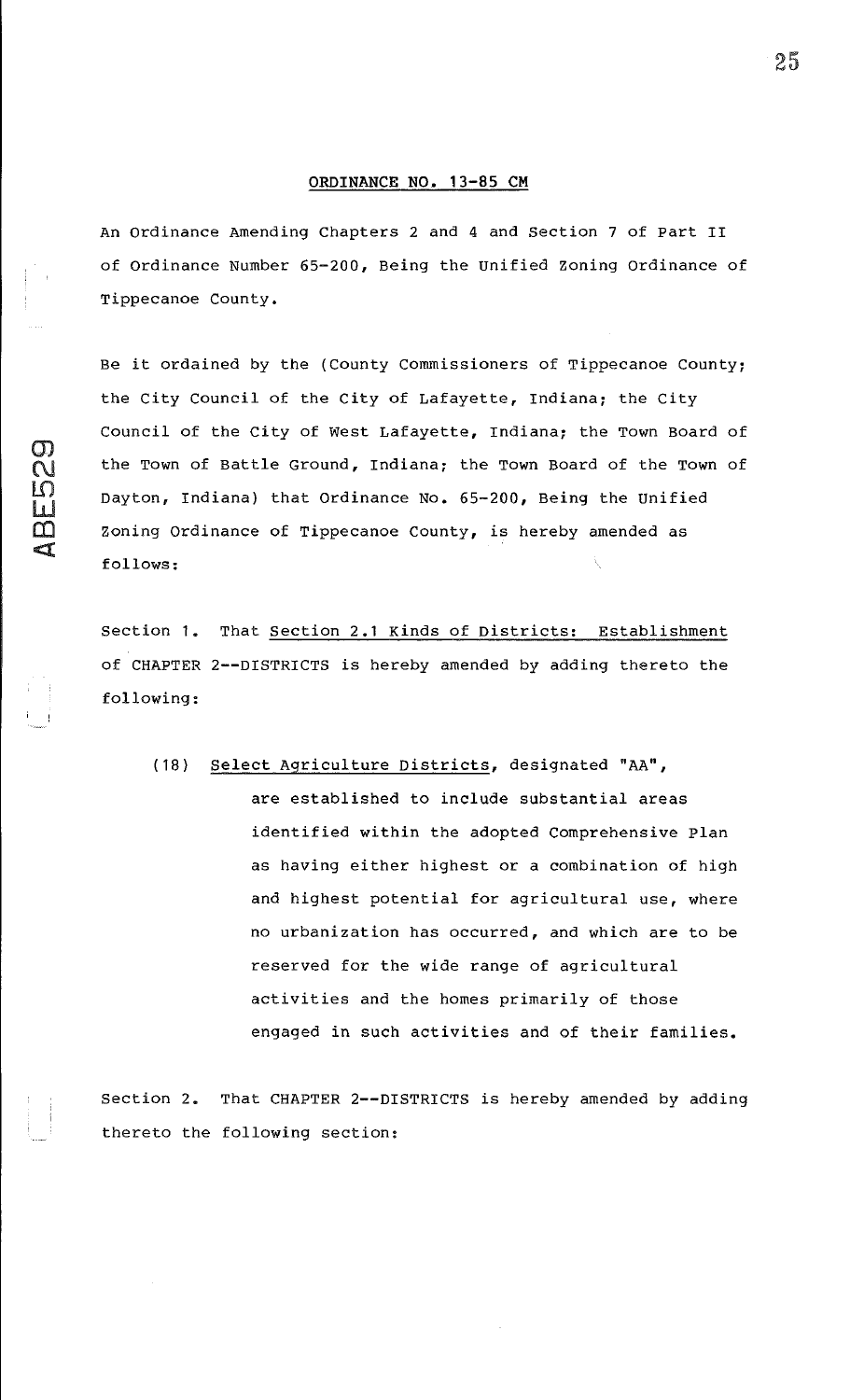2.6 Boundaries: Select Agriculture Districts

Boundaries for the AA, Select Agriculture, districts have been drawn to include substantial areas having either highest or a combination of high and highest potential for agricultural use. These potentials have been determined by the application of the Land use Potentials decision-making matrix, a quantitative and replicable methodology--Volume 1--used to generate the Phased Land use Plan described in Volume 2 of the comprehensive Plan for Tippecanoe County (adopted September 16, 1981). Upon a petitioner's application seeking to rezone AA-zoned land to thus permit other (non-agriculture-related) uses, the Commission's staff shall reapply this quantitative and replicable methodology, as it appears in Volume 1 of the Comprehensive Plan, in a site-specific manner to determine what proportion of the land for which rezoning is being sought actually has less than high potential for agricultural use. This information shall then be included with the usual information and analysis in the staff's written report to the Commission, for use by the Commission in making its recommendation.

Section 3. That the table in section 3.1 Primary uses of CHAPTER 3--AUTHORIZED USES is hereby amended by adding thereto the following column heading: AA; and by adding within that column an "X" for authorized uses of an "s" for uses requiring the grant of Special Exception, as follows:

**"Xu** 

Dwelling, single family Farm seasonal worker housing Mobile Home Private swimming pool Manufactured home Farm

 $"S"$ 

Artificial lake of three or more acres Police station or fire station Telephone exchange or public utility substation Cemetary or crematory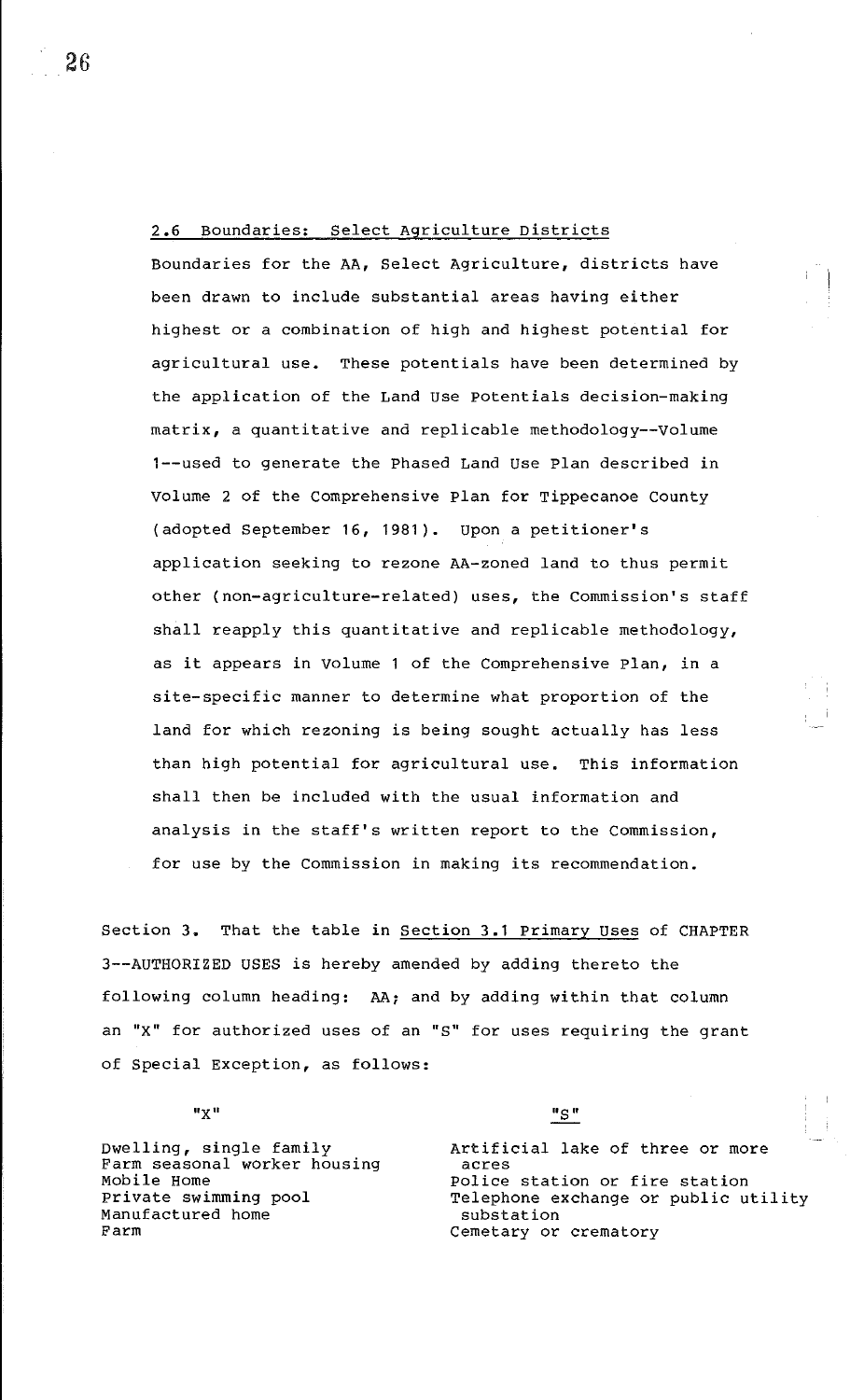Greenhouse {Not exceeding 1000 square feet) Plant nursery Transmission lines for gas, electricity or other utilities Roadside food sales stand Home service Commercial greenhouse Governmental office Public park or recreational facility Railroad right-of-way and necessary uses

Commercial facility for breeding and raising nonfarm fowl and animals Kennel Sales barn for livestock resale Radio or television tower Public or commercial sewage disposal plant Wholesale produce terminal Lodge or private club Tourist home

and by the addition of "{8)" next to the "S" for Cemetery or crematory" in the AA column, and " $(9)$ " next to the "X" for "Governmental office" in the AA column, footnoted as follows:

- (8) Exclusive of crematories or mortuaries.
- (9) Township trustees offices only.

Section 4. That paragraph {a) of Section 4.1 Height of Structures of CHAPTER 4--USE REQUIREMENTS is hereby amended to read as follows:

Except as otherwise provided by this section, or in Chapter 6, no structure may be erected or changed so as to make its height greater than twenty-five feet if it is in an R1, R1A, R1B, R2, or FC District, or thirty-five feet if it is in an A, AA, R3, R4, AB, LB, GB, SC, or IR District; or one hundred feet if it is in a CB or I District.

Section 5. That the tables in Section 4.2 Maximum Lot Coverage: Residential Uses, Section 4.3 Minimum Floor Area: Residential uses, and section 4.4 Minimum Lot Size: Residential uses {paragraphs {a) and {b) only) of CHAPTER 4--USE REQUIREMENTS are hereby amended by replacing "FC" in the column headings with "AA and FC."

27